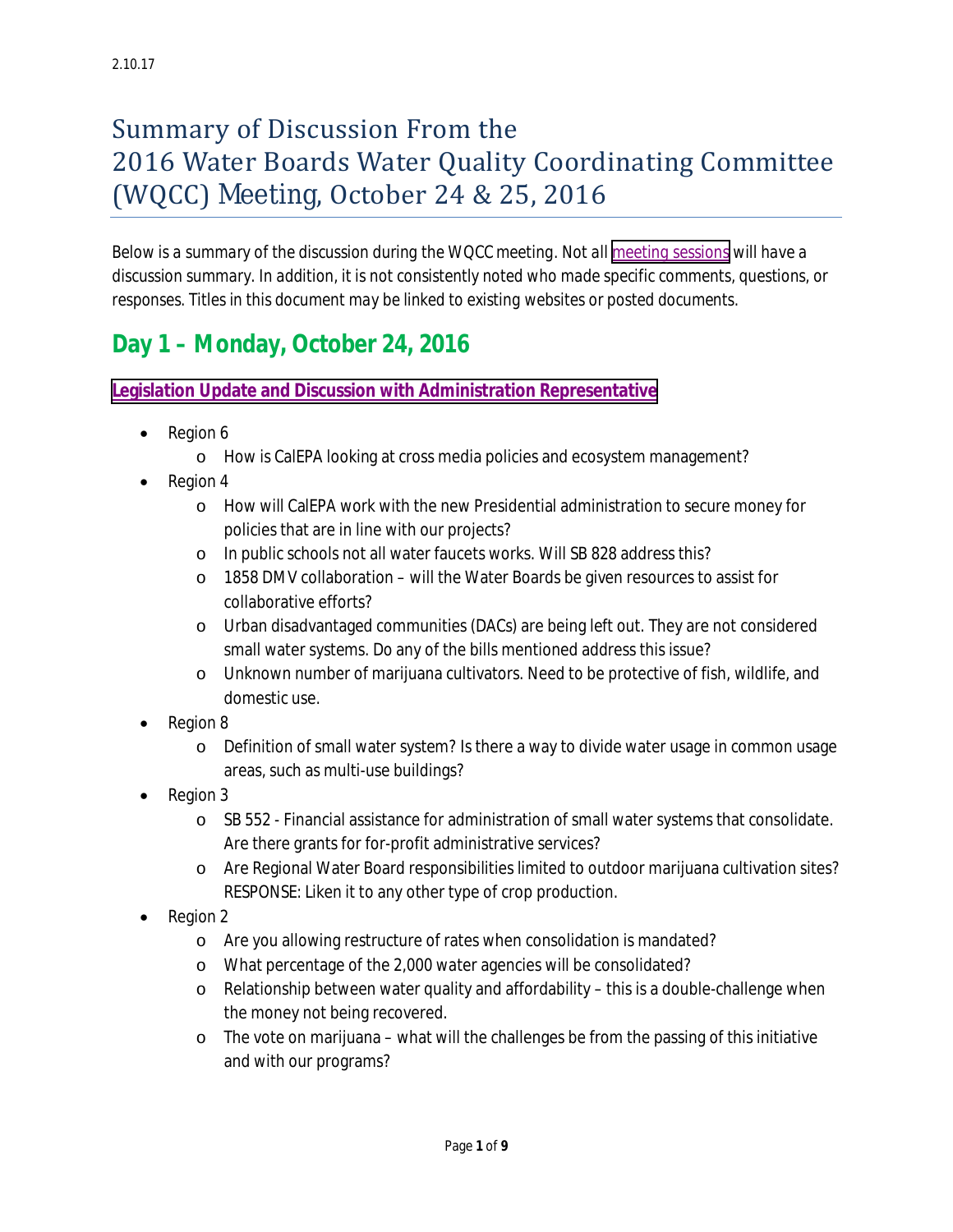- Region 7
	- $\circ$  Indoor marijuana cultivation issue discharge goes to wastewater distribution facility. Are there rules that apply to indoor cultivation?
		- RESPONSE: CDFA permit bill, passed last year, addresses this. Bureau established it last year.
	- o Sustainable Groundwater Management Act (SGMA) in Kings River were there issues that caused bills to be passed?
- [East Porterville Water Supply Project](http://www.water.ca.gov/waterconditions/porterville.cfm) discussion:
	- o Region 4:
		- What was the institutional infrastructure for East Porterville's management of wells prior to the East Porterville water supply reliability project and after?
	- o Region 3:
		- How many households in East Porterville have wells and how many have hookups?
	- o Region 4:
		- What was done to get East Porterville to take on the East Porterville homes?
	- o Region 8:
		- What is the cost for the East Porterville project?
	- o Region 5:
		- Is an unincorporated area and most were renters. How did we get homeowners involved?
		- The nitrate contamination comes from the sewer system. Need to work with the community to assist with this issue. Use community resource fairs to provide outreach. Educate on wastewater treatment and drought. Target youth for education.
	- o Region 4:
		- Communicate with community by targeting health issues, as this is an important issue to many people. It is important to do something with what you heard. Need to talk about water as a whole and not as a commodity.

### **[Water Quality Goals](http://www.waterboards.ca.gov/board_reference/2016fall/)**

- How does the numeric value for taste and odor apply in mitigation? These differ from the MCLs. Do taste and odor apply to color?
	- o RESPONSE: Suitable water source if over 3,000 ug/L.
- Past, present, and future uses used for past salmon run restoration.
- Region 4:
	- o Quality objectives do they apply statewide? How do these work with TMDLs? Does the standard have to be the lowest level available/can find? What do you do when the residual water is contaminated and it can't be sent to a treatment plant?
- Region 2:
	- o Do the PRGs roll into the objectives?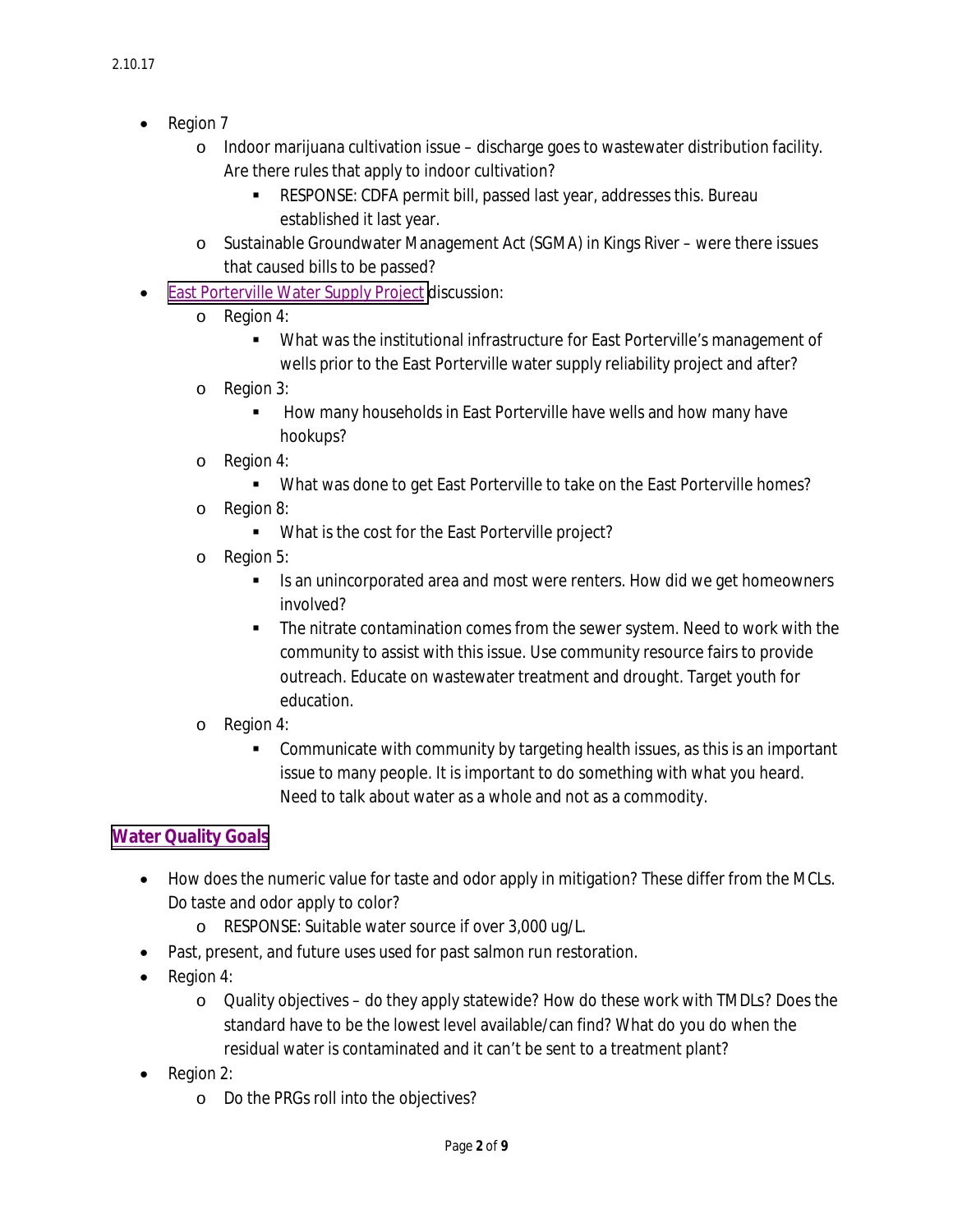- Region 9:
	- o Conflict between antidegradation and background levels?
- Region 1:
	- o Region 1 has high quality water and antidegradation is a challenge.

# **Day 2 – Tuesday, October 25, 2016**

#### **[MS4 Permit Challenges and the Cost of Compliance](http://www.waterboards.ca.gov/board_reference/2016fall/)**

- MS4 permit important to TMDLs and TMDL implementation.
- Water Board requirements may be narrow, but need to try and blend multi-purpose uses. Better communication to the public to allow for better funding.
- Region 9:
	- o Cost-benefit analysis of new biological-based MS4 permit.
- Phase II Permit in the Lahontan Region is not a comfortable fit for the Mohave Desert area.
- Non-filers in Ventura County use third-party for assistance in filing. How to get the last 10 percent (%) to enroll? How to get non-filers of the Industrial Storm Water Permit to enroll? An idea is to have them enroll when the counties and cities try to obtain a business license.
- How to assist with education for non-filers who are new to the business and don't know storm water requirements.
- All sewage is exported from the Tahoe area. All nitrate contamination is from automobile tail pipe emissions.
- Lake Tahoe restoration cost did it include the amount Caltrans spent on their project?
- Is Lake Tahoe an indicator of the health of our watersheds?
- In the Los Angeles area, air deposition is a major contributor to pollution. Need cross-media conversations with the California Air Resources Board.
- Region 4:
	- o Difficult questions received from communities, such as Maywood: "How will we be able to comply? We don't have money/funds for that." How do the Water Boards respond to that? What are some of the examples that have moved to a "One Water Vision"?
- Region 3:
	- o As a follow-up to the previous question, how can the State and Regional Water Boards work together to develop a message we can relay?
- Region 2:
	- o Is there a leader in the Legislature?
- Region 4:
	- $\circ$  Lots of success stories in different cities, in the State what can we do to make sure we are sustainable in our message?
- We need to think outside of the box for alternative funding like the energy sector has.
- Region 4: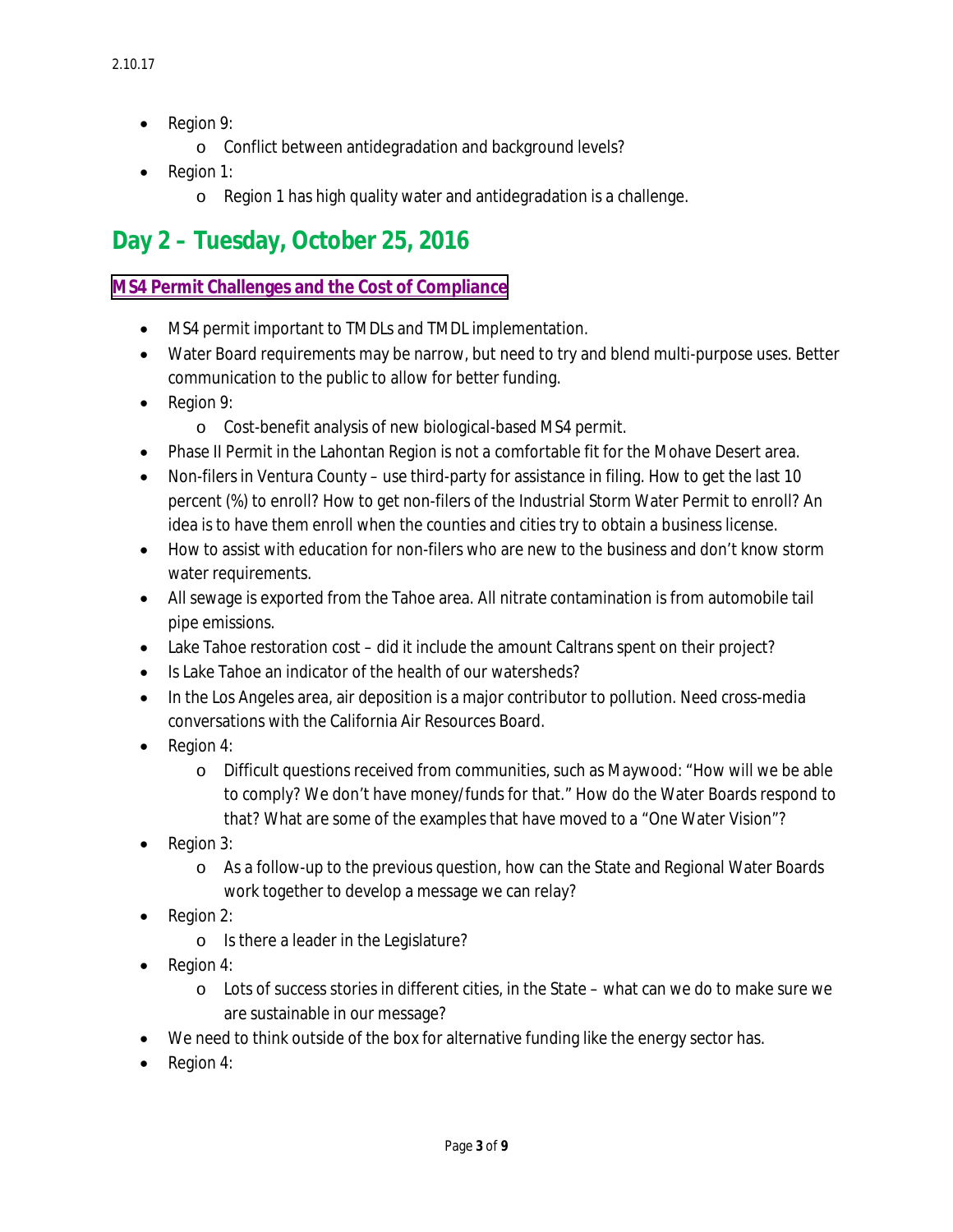- o Can the State develop a PowerPoint (messaging) so that State and Regional Water Board members share the same message?
- Strategy to Optimize Resource Management of Storm Water (STORMS) to work with Steve Moore to develop a message.
- Region 9:
	- o Have you seen a difference in the clarity of Lake Tahoe? Do you know if these cities have passed on the costs to the residents?

### **[Increasing Program and Process Efficiencies](http://www.waterboards.ca.gov/board_reference/2016fall/)**

- Region 4:
	- o Students could benefit immensely in each region from existing databases, such as the Los Angeles Waterkeeper database.
- Region 3:
	- o Dun and Bradstreet have a comprehensive database that you can search Standard Industrial Classification (SIC) codes in.
- Region 7:
	- o Will a "ticket" system work to get folks to enroll in the Industrial General Permit?
- State Water Board:
	- $\circ$  There are likely ways to streamline enforcement (could ask Cris). We could propose a legislative fix on how to handle non-filers. The Legislature and the CA. Dept. of Finance is not sympathetic to the Water Boards not having enough staff/resources. Perhaps third-party certifications make more sense because they act like buffers. On average water quality is better although we are resource-limited and challenged.
- Region 7:
	- o When do third-party certifications become an impediment?
- Region 1:
	- $\circ$  Regarding third-party certifications: There is an incentive for many agricultural growers, but what about industrial entities (i.e., scrap metal). What's the incentive – the 'carrot'? For example, ag. can put labels on their produce/wine if involved in a third-party cert.
- Region 2:
	- $\circ$  Every industry will be different. The incentive could be streamlining reporting, etc. Don't feel we have good incentives.
- Region 4:
	- $\circ$  They get part of the fee to run the third-party certification program. If we have difficulty getting just 11% enrolled, how do we get full enrollment?
- Region 3:
	- $\circ$  Twenty thousand acres enrolled in Sustainability in Practice (SIP) certification. Thirdparty certifications should pursue high value crops (i.e., strawberries). Our job is to delegate with control. Perhaps an incentive for landowners would be: "If we don't regulate ourselves better, then we will be told how to do it."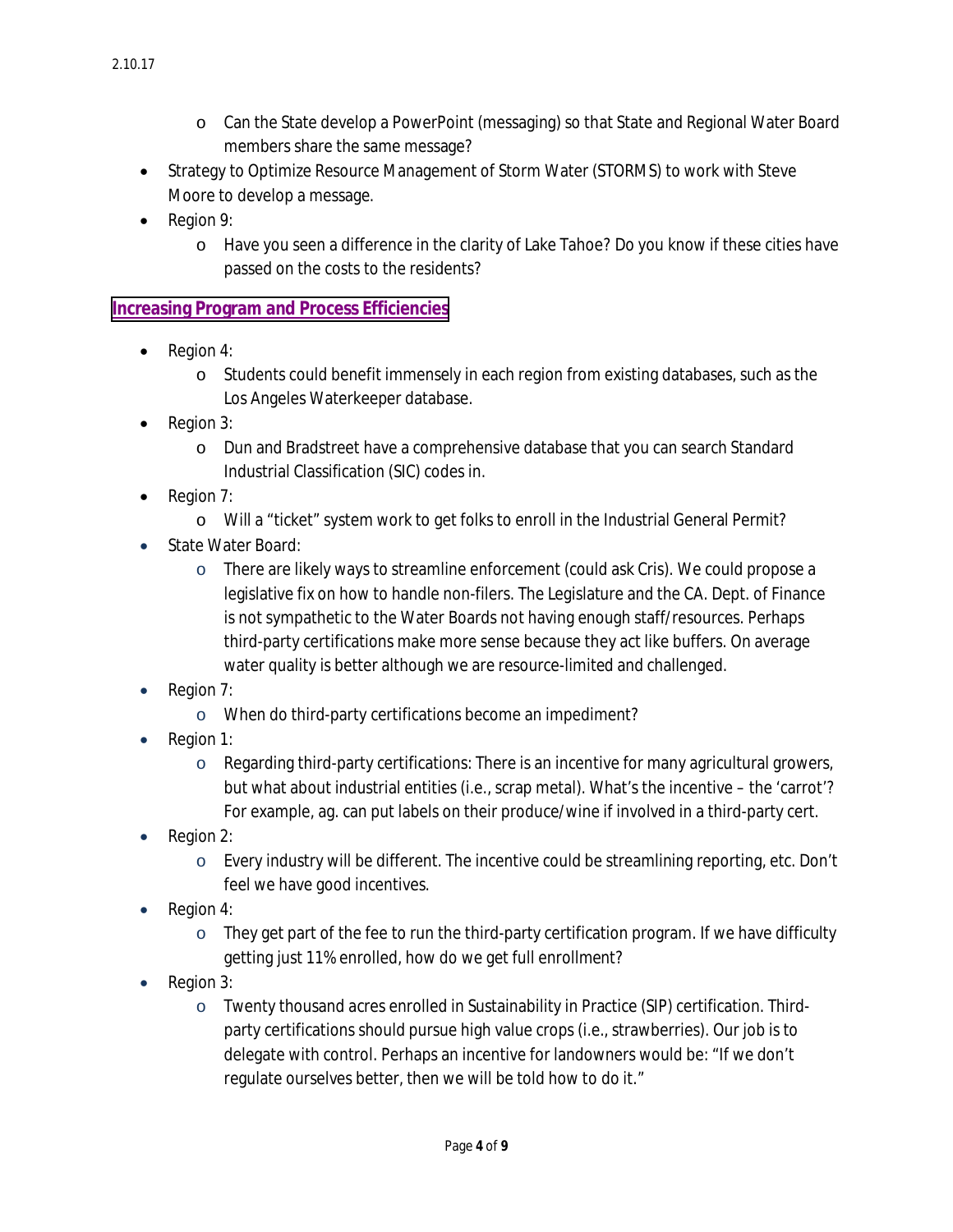- $\circ$  A UC Davis study found there is consumer preference for sustainable products. Consumers would pay more for sustainable wine. How can you monetize the branding recognition with industry? The carrot still exists with the relief of the burden of regulation, such as with landfills.
- Region 7:
	- o What criteria are we setting up for third-party certification providers?
- Region 2:
	- $\circ$  First, they must encompass all we need; Water Board staff will work with them. We need to monitor third-party certifications to ensure what they are reporting is accurate. Maybe third-party certification operator enforcement could exist? We should develop experience working with these third-party certification organizations first.
- Region 7:
	- $\circ$  Could landfill owners create their own third-party certification group(s) and present them to the Water Boards?
- Region 3:
	- o Should start discussion with regulatory agencies to determine criteria that needs to be met first. What helped the SIP program is it received a CA Dept. of Food and Agriculture grant. Perhaps get a grant and develop a formal program. Suggest pursuing some seed money to build a critical mass.
	- $\circ$  Important to understand what we want from a third-party certification organization. Identify the outliers and take the 'good actors' out of the pool and focus on the 'bad actors'. We need to find and enroll them. We've pushed the formation of coalitions by putting language into the waiver/permit stating some requirements may be relaxed. Incentives: maybe combine vineyard and winery permits into one?
	- o Different incentives for groundwater monitoring coalitions.
	- o Maybe cities in Southern California could get some money from licensing fees. Maybe amnesty period for non-enrollees that third-party certifications could work with to get enrolled.
	- o The cons: environmentalists pushed back because saw regulations being relaxed. Could work with the State Water Board to develop a streamlined fee collection system.
- Region 5:
	- $\circ$  Portfolio Management process integrates communication between the Regional Water Board and State Water Board program managers in developing schedules, work plans. Also take into account State Water Board priorities and communicate at program roundtable meetings.
- Region 3:
	- o Did you survey staff to calibrate the success of Portfolio Management?
- Region 5:
	- $\circ$  No survey done have been considering it. We are changing a culture. We are in our third year now of implementing this process. Will take longer to change the culture.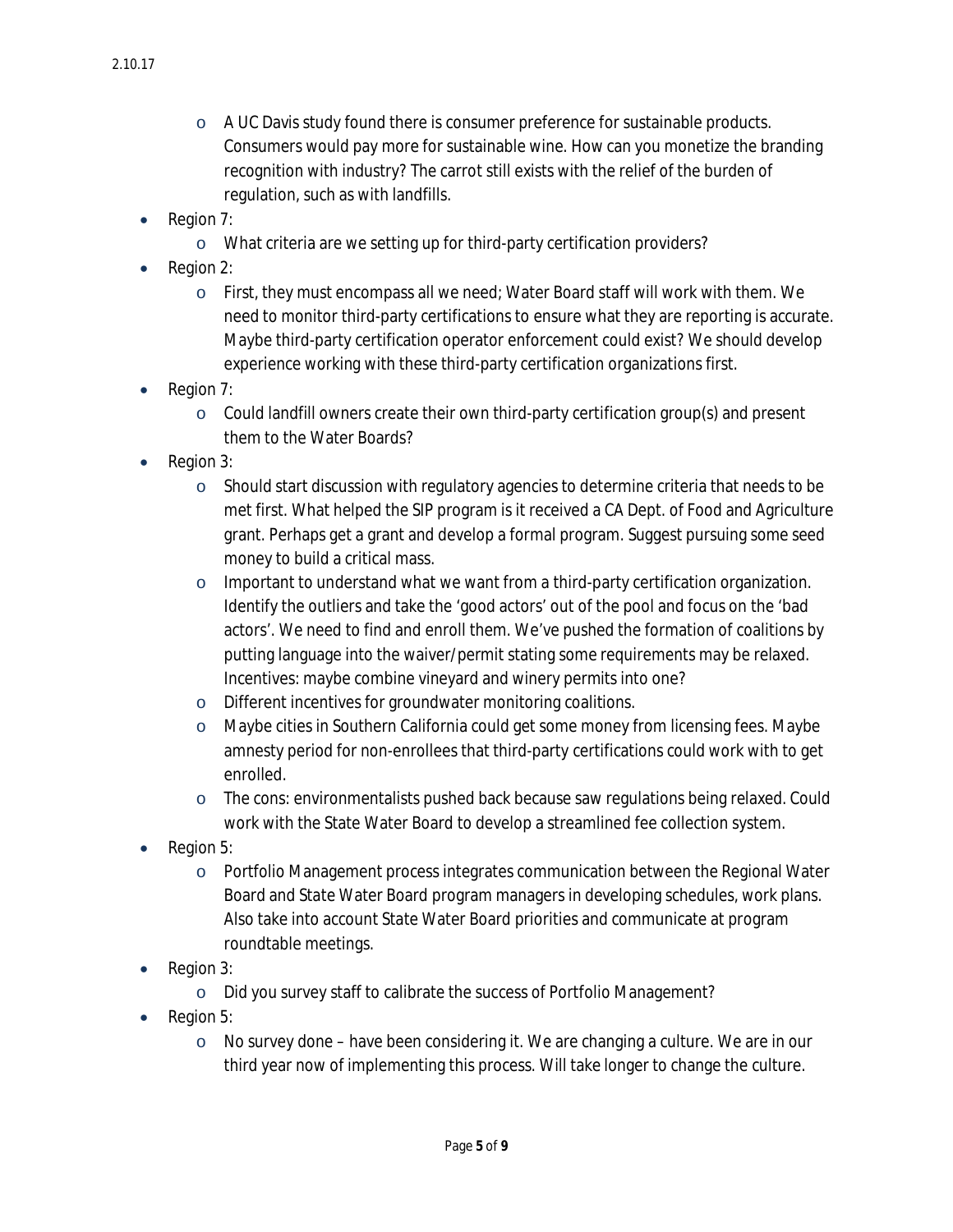Annual meetings are beneficial with staff. Still a steep learning curve. Program managers are on board.

- Region 6:
	- $\circ$  Asked staff to identify what they are supposed to do versus what they are doing? As a Board Member, find this information very useful. Does Region 5 do this?
- Region 5:
	- $\circ$  Resource allocation slide will adjust priority projects and core activities (shift up or down) based on priorities that year. We have something concrete to base decisions.
- Region 6:
	- o How does the Office of Personnel allow this? Any road blocks?
- Region 5:
	- $\circ$  Make sure staff working in programs they're billing are accurate. Get an accurate account of the PY's in our programs.

#### **Group Discussion and Wrap-Up**

- Region 4:
	- $\circ$  Best WQCC welcoming meeting with wonderful decorations. The staff organization of the meeting was great. Hearing success "stories" from other regions allows the regions to learn from one another.
- Region 3:
	- o Experiences from the other regions are important to share with one another.
- Region 8:
	- o The Discussion with Chief Counsel Session should have been earlier.
- Region 2:
	- o Need education, to the Regional Water Board members, on other issues other than on water quality.
- Region 5:
	- o Need education to polluters/dischargers. Most do not understand water quality and all the required permits. Need to get to the root of the problem. We need to educate youth and at colleges.
- Region 4:
	- o The Water Board's mission is driven even if we are hearing from our stakeholders. We need to help them understand our mission to ease the financial burden and hesitancy.
- Region 3:
	- o Similar to the shift from just enforcement to a real problem-solving mentality.
- Region 4:
	- o An MS4 issues fact sheet is being drafted by the State Water Board (Johnathan Bishop) with the aim of having all the regions convey the same message.
- Region 9: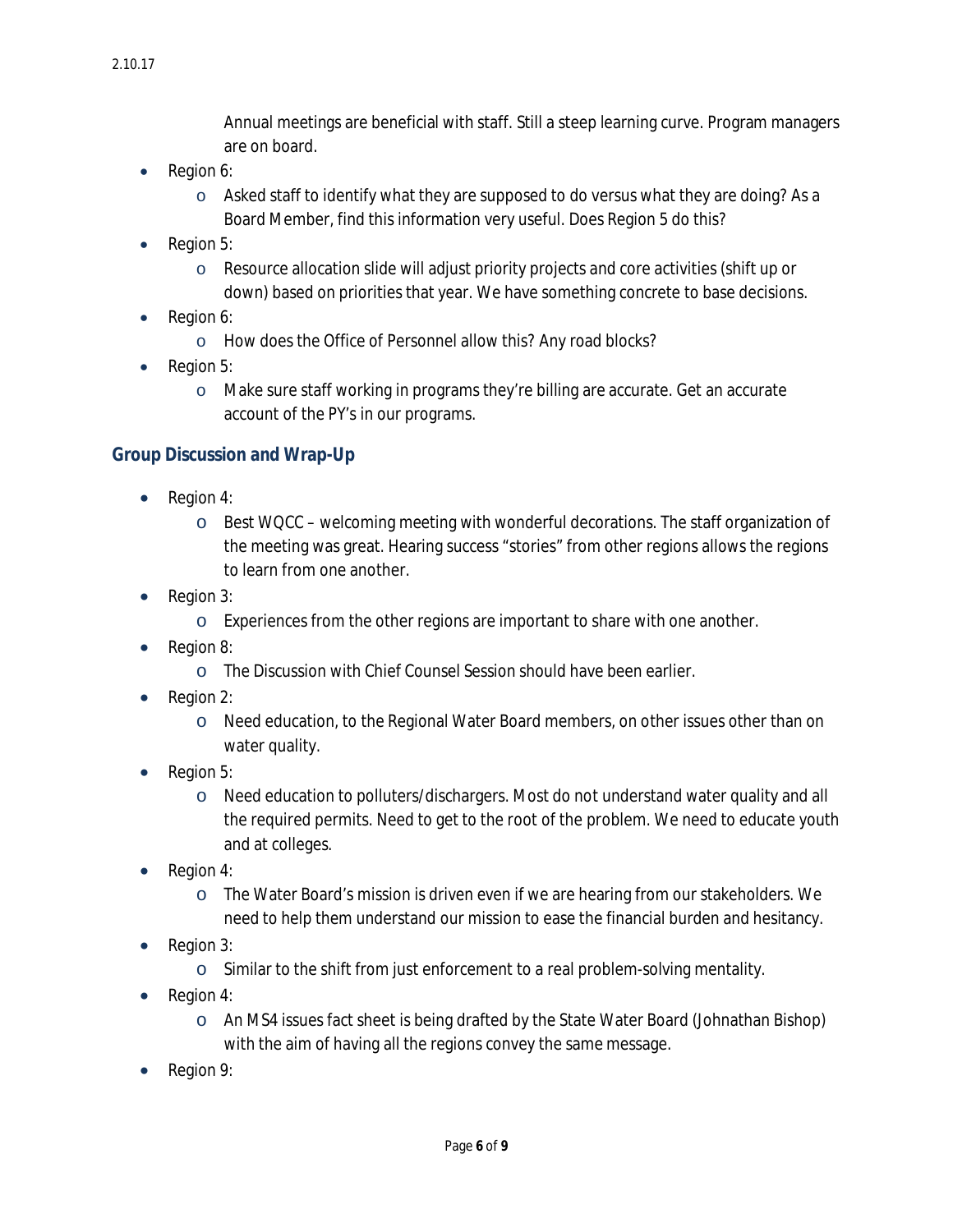- $\circ$  Compliance assistance approach found that many are not following their mitigation projects at all or at the level they stated. Now taking a compliance ensurance and enforcement approach. Many consultants have been non-compliant.
- Region 3:
	- o Third-party certifications high enrollee/low staff ratios, particularly with large programs (i.e., ILRP).
- Region 8:
	- o In urbanized areas how important MS4 permits are to TMDL implementation.
- Region 2:
	- $\circ$  How can we ensure requirements are multi-beneficial versus the one-water approach: supply, treatment, storm water, and flood control? Need better messaging to the public – a multi-benefit message.
- Region 9:
	- $\circ$  Cost-benefit analysis in Region 9, a joint effort between the County and City of San Diego to address concerns with recent MS4 permit. Said too expensive to achieve bacteriological TMDL. Regional Water Board engaged these entities. Jointly selected consultants to do analysis to identify areas of concern and important areas to address. Been effective and identified priority areas of concern, which is human waste.
- Region 6:
	- o [How do we add more priorities over time \(Color Wheel of Water Infrastructure](http://www.waterboards.ca.gov/board_reference/2016fall/) PowerPoint), how to integrate more priorities over time, increase efficiency and use limited resources? Caltrans and Region 6 staff – more innovative and integrative approach. In Region 6, have one Phase I MS4 permit – staff focused on what was causing Lake Tahoe clarity issues. Focused permittees on work to address clarity and held them accountable.
- Region 4:
	- o Ten percent agricultural non-filers in Ventura County. Farm Bureau is very active. How do we get this 10% enrolled? Approximately 25,000 permittees currently enrolled. Perhaps ask cities to require industrial entities to show them enrollment before getting business license and they would also get a cut of the fee? Disadvantaged individuals (i.e., non-English speaking owners) – how do we find them? MS4 permittees need to partner with the Regional Water Boards. Third-party certifications were not successful in Los Angeles County, but were successful in Ventura County. How do we get sustainable auto dismantlers?
- Region 5:
	- o Portfolio Management is a centralized structure to conduct business. Goals and objectives are laid out each year.
- State Water Board:
	- o Lean-6 Sigma management aims to improve process and program efficiencies.
- Region 6: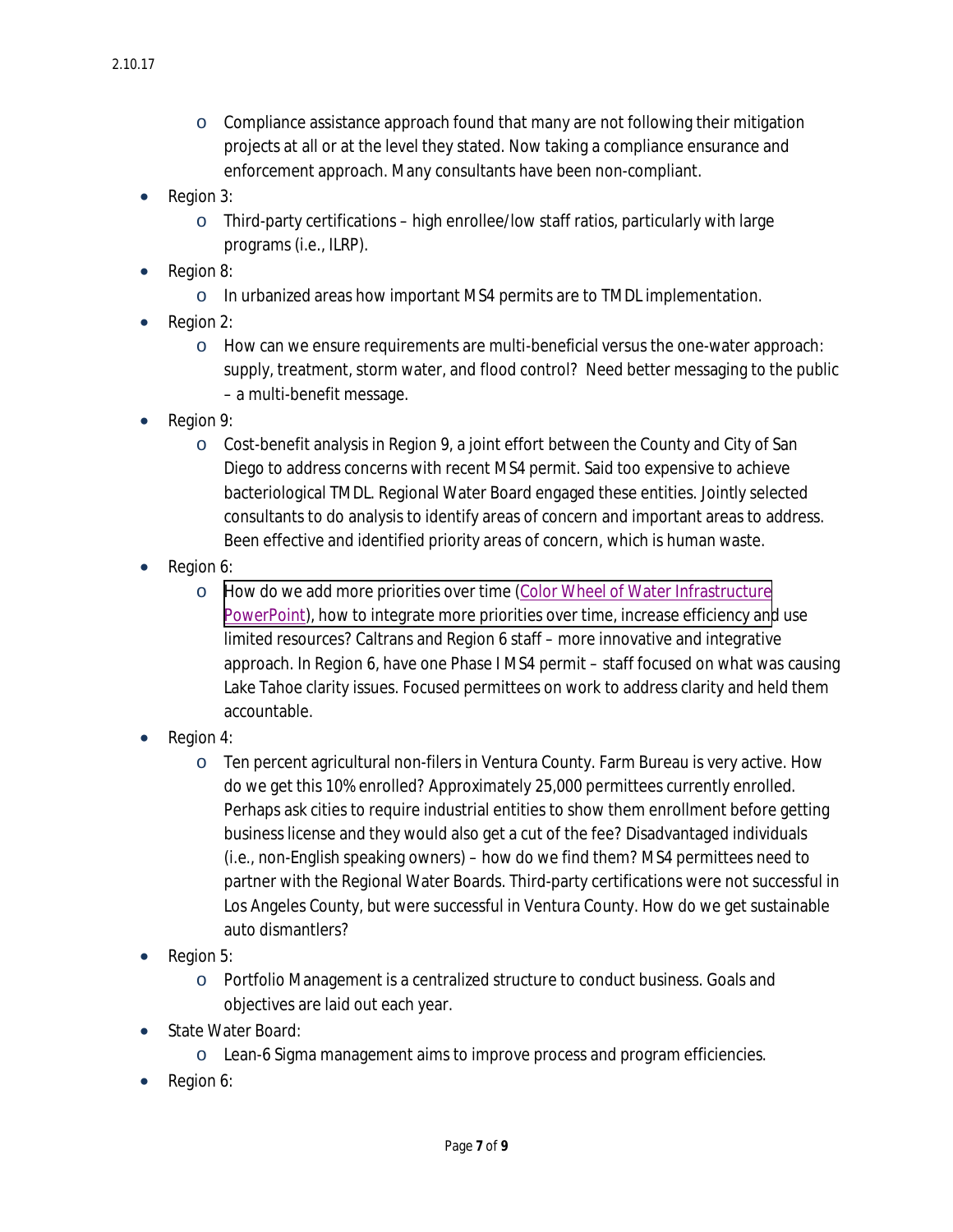- $\circ$  Lake Tahoe clarity seeing a reduction in phosphorus since it is attached to fine sediment. All sewage is exported. Nitrogen is from tail-pipe emissions. It takes years of monitoring to eliminate all the 'noise' to determine the clarity issues. However, clarity has been stabilized.
- Region 2:
	- o Is clarity an indicator of watershed health?
- Region 4:
	- o A lot of nitrogen in our lakes comes from the air. The CA Air Resources Control Board (ARB) doesn't prioritize atmospheric deposition into water. We should have more communication with the ARB.
- State Water Board:
	- o Made all of the Division of Financial Assistance go through customer service training (Lean-6 Sigma).
- Region 2:
	- o Third-party certification programs help to manage an otherwise unmanageable program. Third-party certification organizations are trusted by the regulated community. What is most important is that we are protecting water quality. Third-party certifications allow us to weed out the 'good players'.
- Region 4:
	- o Overall meeting Having Water Board members being part of presentations and sharing their different perspectives. Beneficial to share how we manage difficult issues.
- Region 8:
	- o Move up the Chief Counsel session to earlier.
- Region 2:
	- o The Water Boards have the opportunity to integrate water quality, supply, and alternative water supply sources. Water quality is only a piece of the pie of this broader discussion.
- Region 5:
	- $\circ$  The constituency and efficiency sessions were great. For those individuals or groups lacking awareness or education of what they are required to do; we must figure out a way to communicate and educate these disadvantaged industries. Educate at schools and universities too.
- Region 4:
	- o Help educate what our mission is while adhering to it.
- Region 3:
	- $\circ$  Shift to prioritizing enforcement and problem-solving, how we support staff, and effectively implement programs. Some regions may be doing it better. Should utilize the talents of staff.
- Region 4:
	- o How do we work to integrate permits (i.e., Industrial General Permit, etc.)?